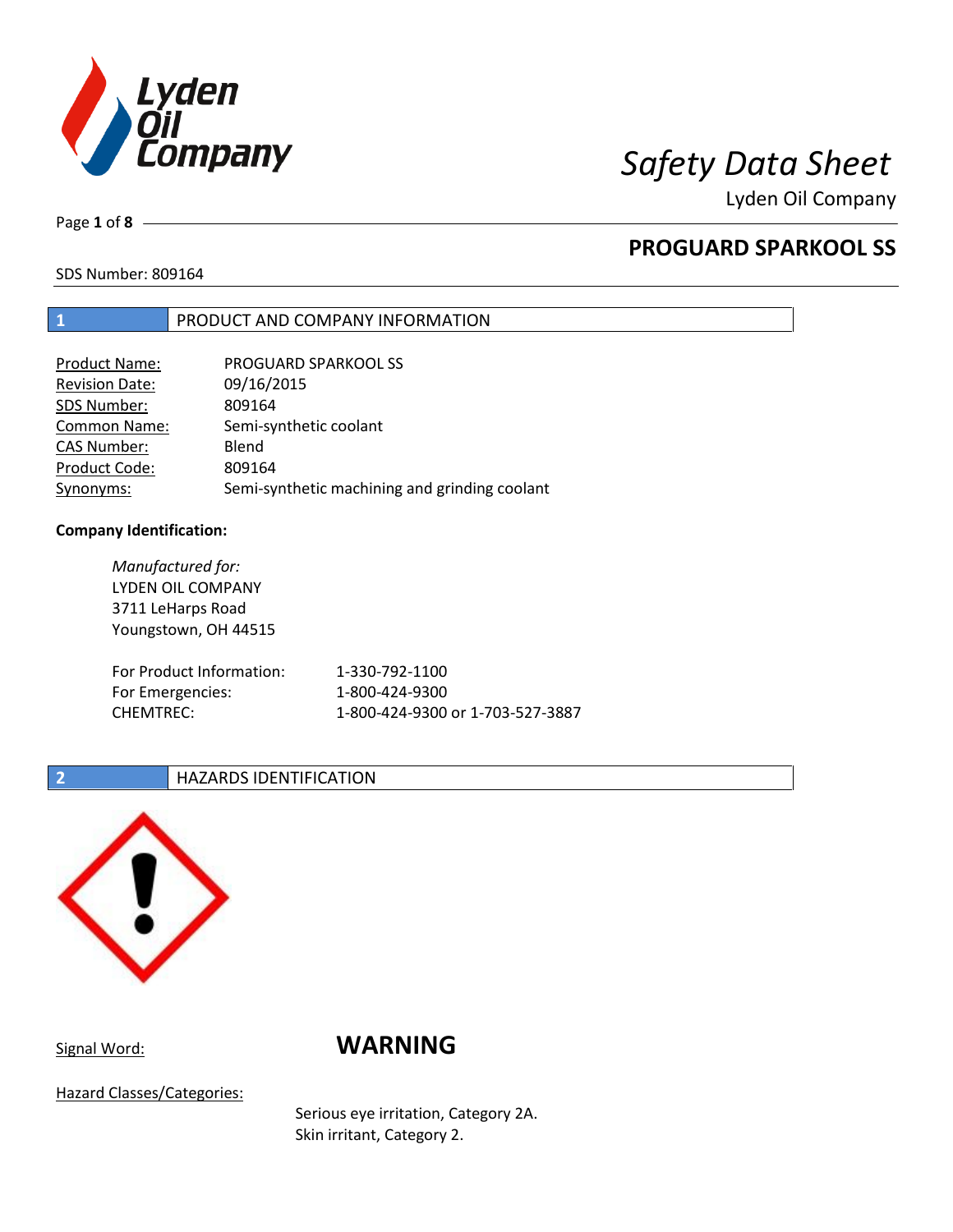

Page **2** of **8**

Lyden Oil Company

|                            | <b>PROGUARD SPARKOOL SS</b>                                                       |
|----------------------------|-----------------------------------------------------------------------------------|
| <b>SDS Number: 809164</b>  |                                                                                   |
| Hazard Statement(s):       |                                                                                   |
|                            | H319: Causes serious eye irritation.                                              |
|                            | H315: Causes skin irritation.                                                     |
| Precaution Statement(s):   |                                                                                   |
|                            | P101: If medical advice is needed, have product container or label at             |
|                            | hand.                                                                             |
|                            | P102: Keep out of reach of children.                                              |
|                            | P103: Read label before use.                                                      |
|                            | P280: Wear protective gloves and eye protection.                                  |
|                            | P302+352: IF ON SKIN: Wash with plenty of soap and water.                         |
|                            | P332+313: If skin irritation occurs: Get medical advice/attention.                |
|                            | P305+351+338: IF IN EYES: Rinse cautiously with water for several                 |
|                            | minutes. Remove contact lenses if present and easy to $do$ – continue<br>rinsing. |
|                            | P337+313: If eye irritation persists get medical advice/attention.                |
|                            | P362+364: Take off contaminated clothing and wash it before reuse.                |
| Other Hazard Statement(s): |                                                                                   |
|                            | -NFPA Ratings:                                                                    |
|                            | Health = $1$                                                                      |
|                            | Fire $= 0$                                                                        |
|                            | Reactivity = $0$                                                                  |
|                            |                                                                                   |

# **3** COMPOSITION / INFORMATION ON INGREDIENTS

### Ingredients:

### *Mixture of the substances listed below with nonhazardous additions.*

| <b>Chemical Name</b> | <b>CAS Number</b> | Percentage |
|----------------------|-------------------|------------|
| Triethanolamine      | <sup>71</sup> -b  |            |

*\*Any concentration shown as a range is to protect confidentiality or is due to batch variation.*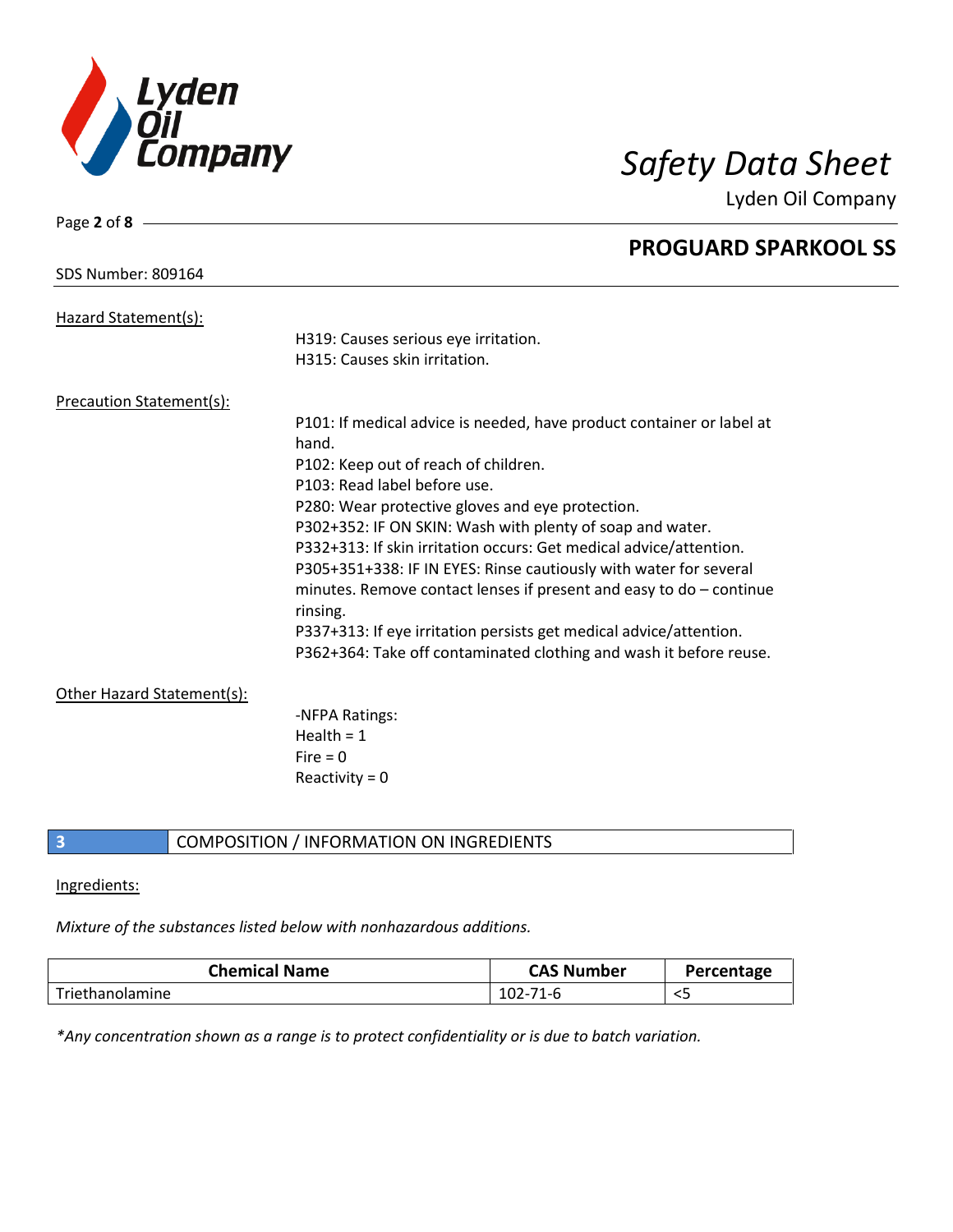

Lyden Oil Company

SDS Number: 809164

Page **3** of **8**

| 4                                  | <b>FIRST AID MEASURES</b>                                                                                                                                                                                                                                                                                  |
|------------------------------------|------------------------------------------------------------------------------------------------------------------------------------------------------------------------------------------------------------------------------------------------------------------------------------------------------------|
| Description of First Aid Measures: |                                                                                                                                                                                                                                                                                                            |
|                                    |                                                                                                                                                                                                                                                                                                            |
| Inhalation:                        |                                                                                                                                                                                                                                                                                                            |
|                                    | Remove victim to fresh air and keep at rest in a position comfortable<br>for breathing. If the victim has difficulty breathing or tightness of the<br>chest, is dizzy, vomiting or unresponsive, give oxygen with rescue<br>breathing or CPR as required and transport to the nearest medical<br>facility. |
| Skin Contact:                      |                                                                                                                                                                                                                                                                                                            |
|                                    | Flush skin with water, wash with soap and water. Remove<br>contaminated clothing. Do not reuse clothing until cleaned. If material<br>is injected under the skin, transport to the nearest medical facility for<br>additional treatment.                                                                   |
| Eye Contact:                       |                                                                                                                                                                                                                                                                                                            |
|                                    | Rinse opened eye for at least 15 minutes under running water. If<br>symptoms persist, consult medical attention.                                                                                                                                                                                           |
| Ingestion:                         |                                                                                                                                                                                                                                                                                                            |
|                                    | Rinse mouth with water. If symptoms develop, obtain medical<br>attention.                                                                                                                                                                                                                                  |
|                                    | Symptoms and Effects, both acute and delayed:                                                                                                                                                                                                                                                              |
|                                    | No further relevent data available.                                                                                                                                                                                                                                                                        |
| <b>Recommended Actions:</b>        | Treat symptomatically. Call a doctor or poison<br>control center for guidance.                                                                                                                                                                                                                             |
|                                    |                                                                                                                                                                                                                                                                                                            |

# **5 FIRE FIGHTING MEASURES**

# Recommended Fire-Extinguishing Equipment:

Use dry powder, foam, or carbon dioxide fire extinguishers. Water may be ineffective in fighting an oil fire unless used by experienced fire fighters.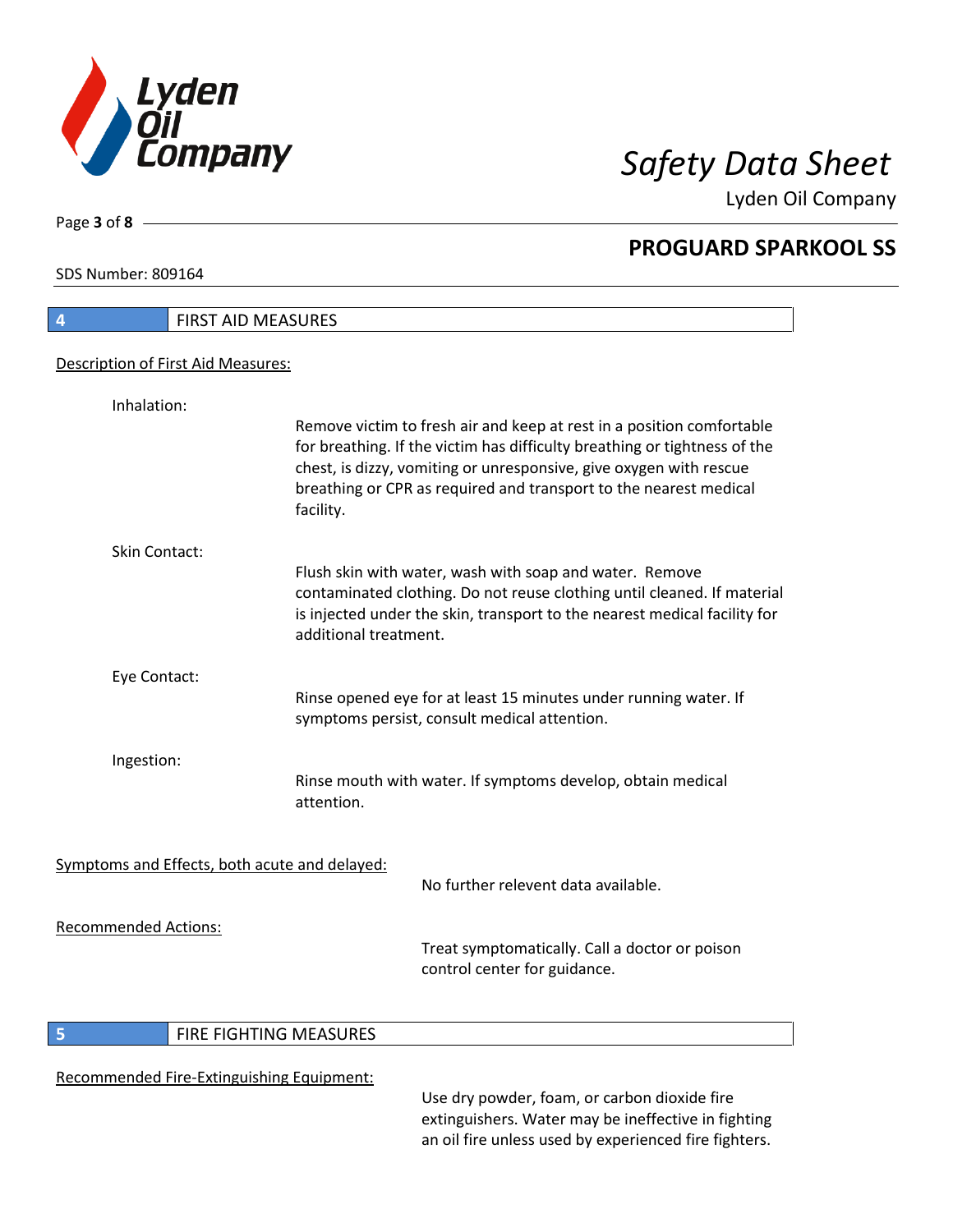

Lyden Oil Company

# Page **4** of **8 PROGUARD SPARKOOL SS** SDS Number: 809164 Possible Hazards During a Fire: Hazardous combustion products may include: A complex mixture of airborne solid and liquid particulates and gases (smoke). Carbon monoxide. Unidentified organic and inorganic compounds. Recommendations to Firefighters: Proper protective equipment including breathing apparatus. **6** ACCIDENTAL RELEASE MEASURES Personal Precautions: Avoid contact with skin, eyes, and clothing. Keep away from sources of ignition. Emergency Procedures: Contain spilled material, collect in suitable and properly labled containers. Environmental Precautions: Do not allow to reach sewage system or any water course. Do not allow to enter ground waters. Cleanup Procedures: Pick up excess with inert absorbant material. Treat contaminated absorbent same as spilled product. **7** HANDLING AND STORAGE

Handling Precautions:

Handle with care and avoid spillage on the floor. Do not cut, weld, drill, grind, braze, or solder container.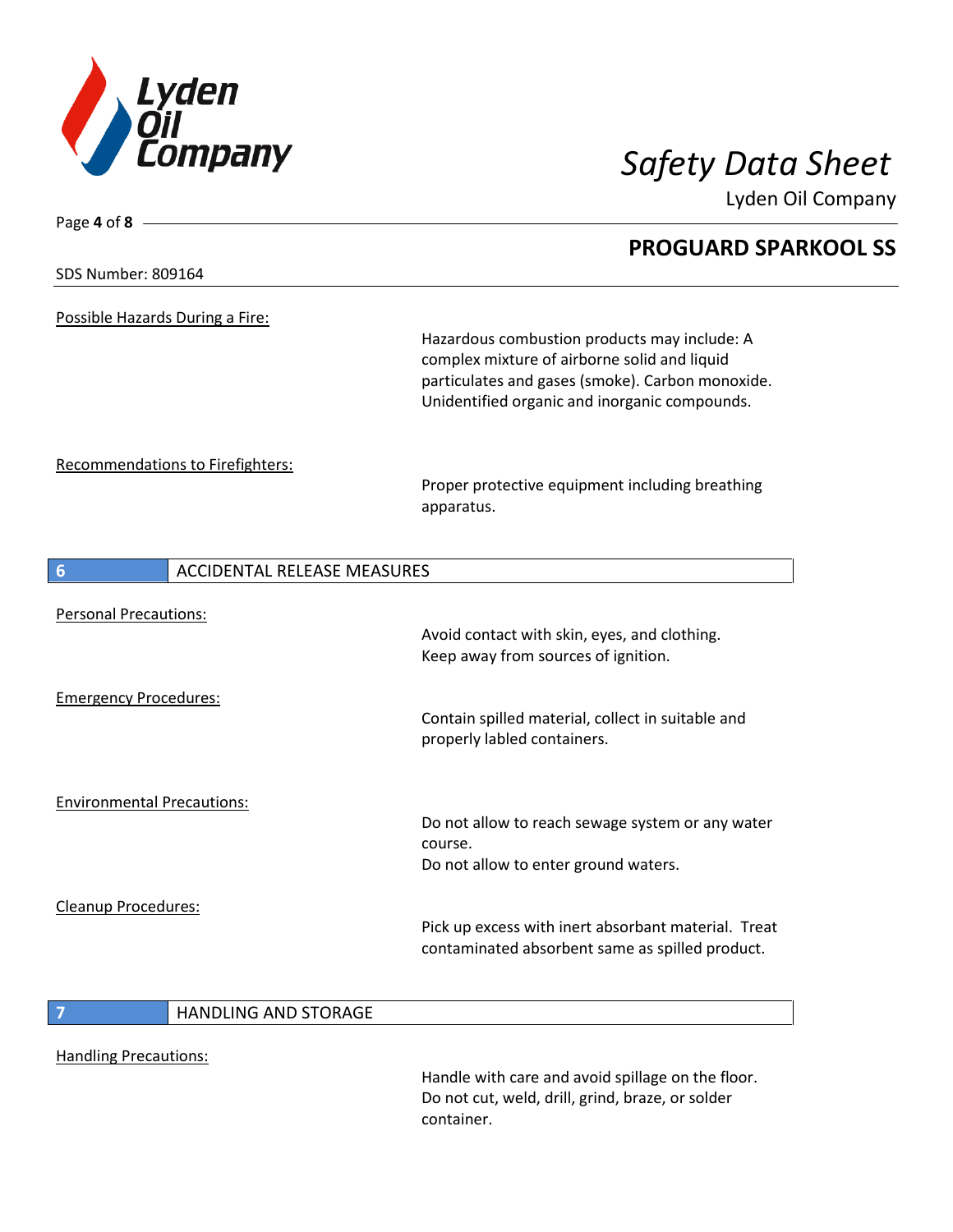

Lyden Oil Company

### SDS Number: 809164

Page **5** of **8**

Storage Requirements:

Keep container tightly sealed. Keep away from sources of ignition.

### **8** EXPOSURE CONTROLS / PERSONAL PROTECTION

### Exposure Limits:

- 102-716 Triethanolamine (<5%):

ACGIH TWA - Long-term value: 5mg/m<sup>3</sup>

Engineering Controls:

All ventilation should be designed in accordance with OSHA standard (29 CFR 1910.94).

Personal Protective Equipment:

Wash hands before breaks and at the end of work. Use safety glasses and gloves.

## **9 PHYSICAL AND CHEMICAL PROPERTIES**

| Color:                      | Blue                         |
|-----------------------------|------------------------------|
| <b>Physical State:</b>      | Liquid                       |
| Odor:                       | Characteristic               |
| Odor Threshold:             | Data not available           |
| pH:                         | $9.40 \ @ 10\%$              |
| <b>Melting Point:</b>       | Data not available           |
| <b>Boiling Point:</b>       | $>500^\circ$ F               |
| <b>Boiling Range:</b>       | Data not available           |
| Flash Point:                | Data not available           |
| <b>Evaporation Rate:</b>    | <1 (where Butyl Acetate - 1) |
| Flammability:               | Data not available           |
| <b>Flammability Limits:</b> | Data not available           |
| Vapor Pressure:             | Data not available           |
| Vapor Density:              | Data not available           |
| <b>Relative Density:</b>    | 1.024 (where water = $1$ )   |
| Solubilities:               | Completely soluble in water  |
| Partition Coefficient:      | Data not available           |
| Auto-Ignition Temperature:  | Data not available           |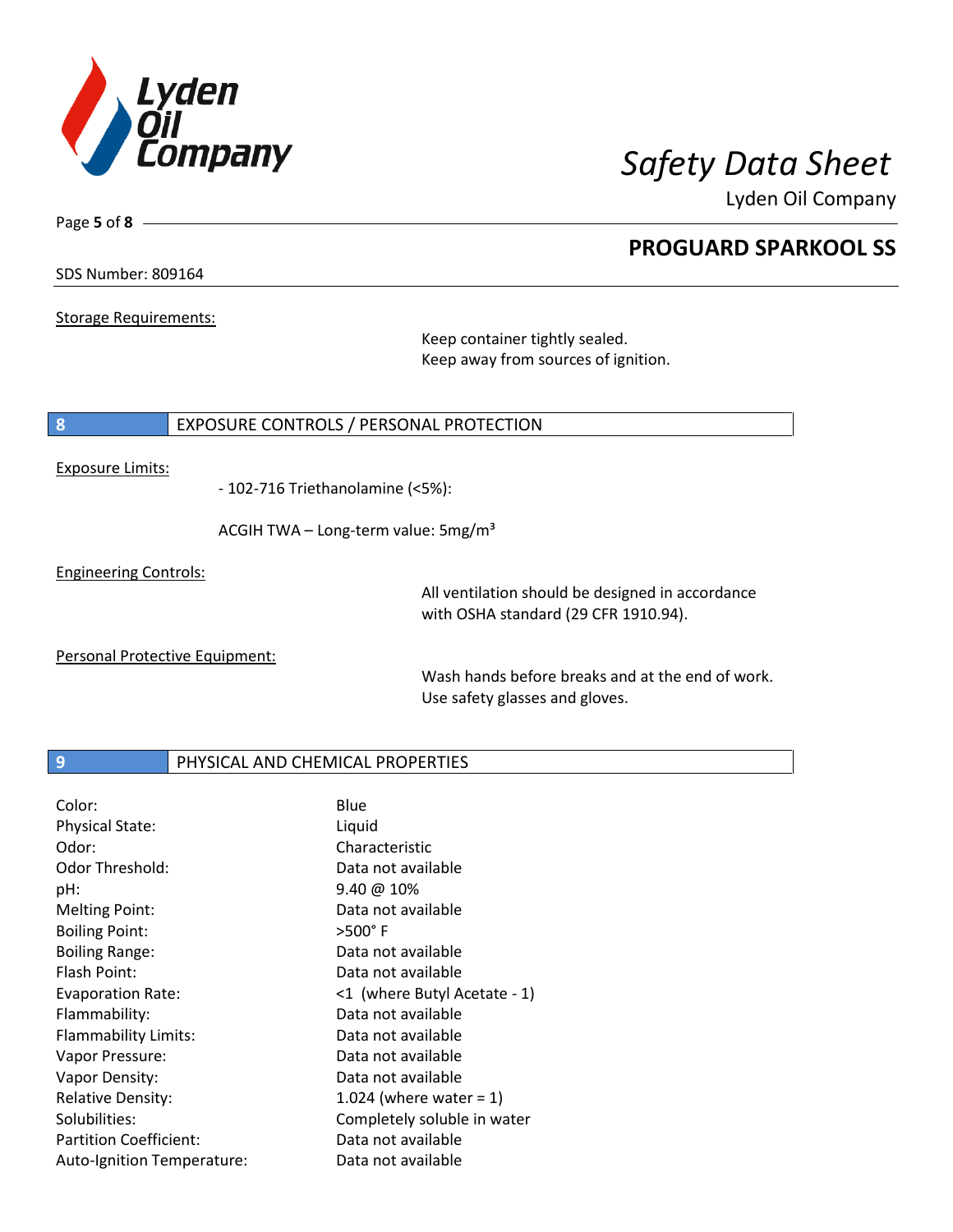

Lyden Oil Company

Page **6** of **8**

Decomposition Temperature: Data not available Viscosity: Viscosity: Notice of the Data not available

| 10                             | STABILITY AND REACTIVITY |                                                                    |
|--------------------------------|--------------------------|--------------------------------------------------------------------|
| Stability:                     |                          | Stable under normal conditions.                                    |
| Reactivity:                    |                          | Not reactive under normal conditions.                              |
| <b>Conditions to Avoid:</b>    |                          | Extreme temperature, sparks, open flame, and<br>direct sunlight.   |
| <b>Hazardous Reactions:</b>    |                          | No known hazardous reactions.                                      |
| <b>Incompatible Materials:</b> |                          | Strong oxidizers and strong reducing agents.                       |
| <b>Decomposition Products:</b> |                          | Oxides of carbon, nitrogen and hydrogen, and<br>hydrogen chloride. |

# 11 | TOXICOLOGICAL INFORMATION

| Routes of Exposure: | Skin and eye contact are the primary routes of<br>exposure although exposure may occur following<br>accidental ingestion.                           |
|---------------------|-----------------------------------------------------------------------------------------------------------------------------------------------------|
| Exposure Effects:   | Repeated skin contact may cause dermatitis or an<br>oil acne. Exposure to eyes may cause redness.<br>Harmful if swallowed, may cause burns to mouth |
|                     | and esophagus.                                                                                                                                      |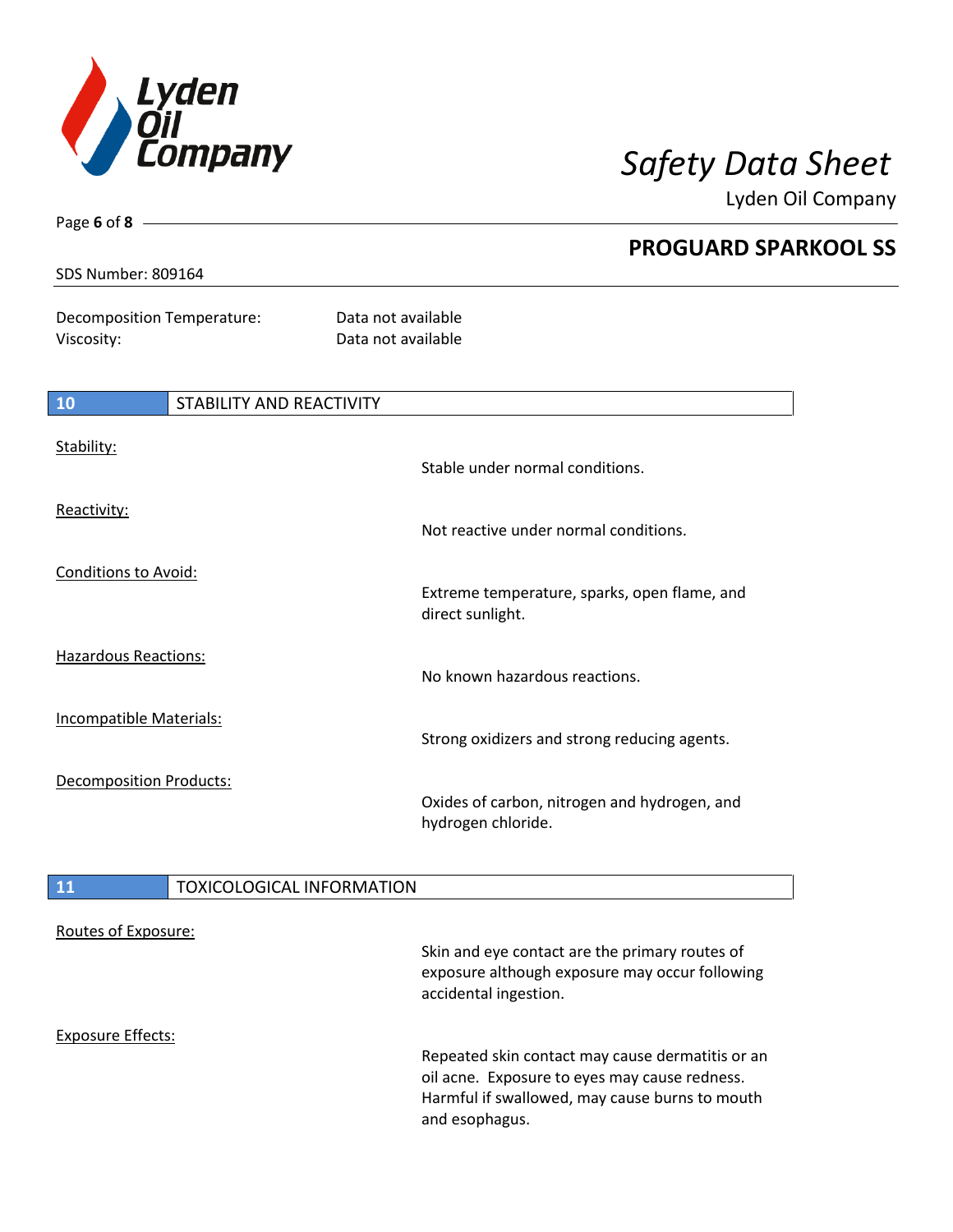

Lyden Oil Company

SDS Number: 809164

Page **7** of **8**

Measures of Toxicity:

No test data available.

Carcinogenic/Mutagenic Precautions:

Non-carcinogenic and not expected to be mutagentic.

# **12** ECOLOGICAL INFORMATION

Ecological Precautions:

Avoid exposing to the environment.

Ecological Effects:

No specific environmental or aquatic data available.

## **13** DISPOSAL CONSIDERATIONS

Disposal Methods:

Disposal Containers:

Use properly approved container for disposal.

Dispose of waste material in accordance with all

Special Precautions:

Do not flush to surface waters or drains.

local, state, and federal requirements.

### **14** TRANSPORT INFORMATION

| <b>UN Number:</b>              |  |
|--------------------------------|--|
| <b>UN Shipping Name:</b>       |  |
| <b>Transport Hazard Class:</b> |  |
| Packing Group:                 |  |

Data not available Lubricating Oil, N.O.S. Data not available Data not available

Environmental Hazards:

Data not available